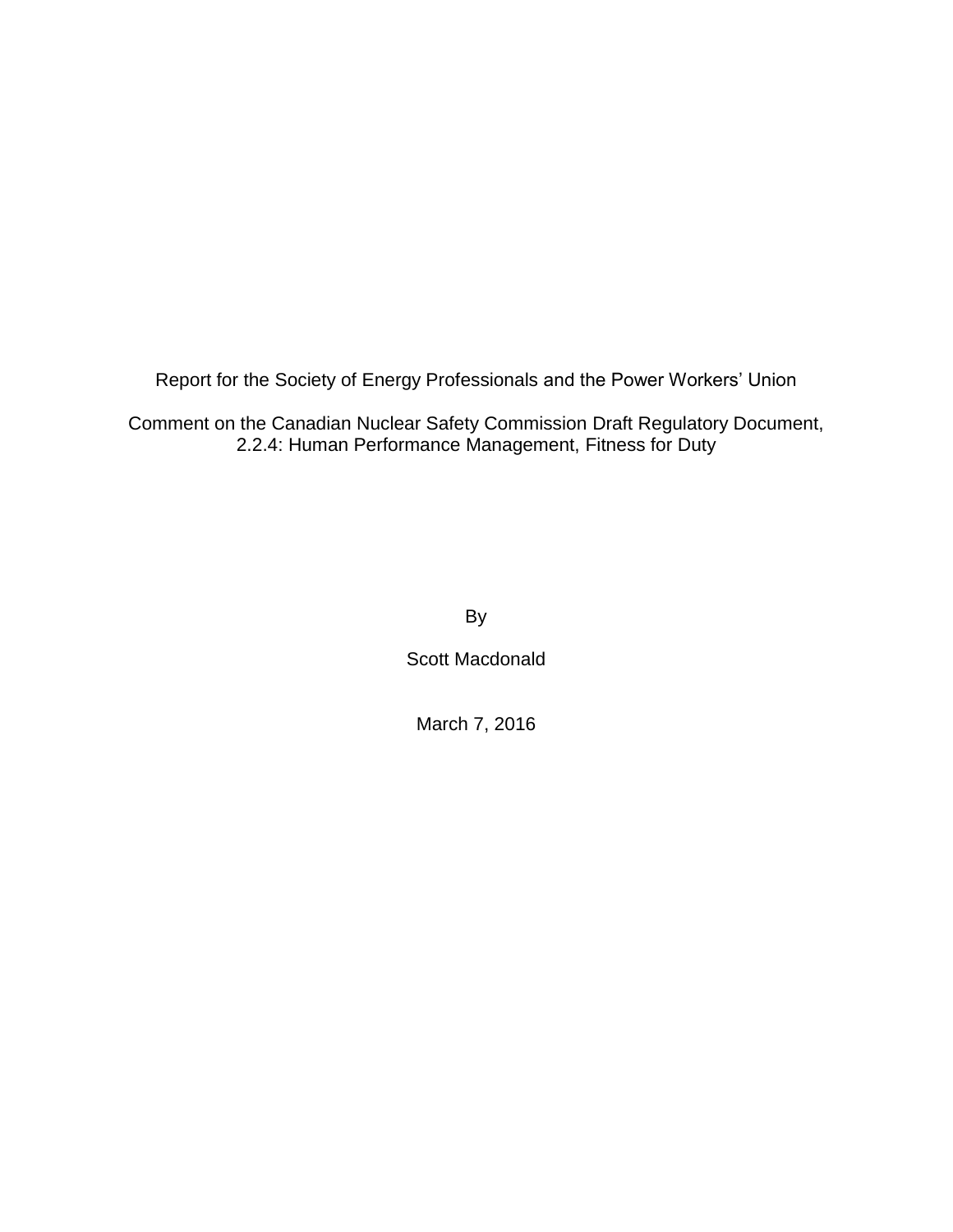#### **My background**

Attached is my curriculum vitae, which provides a summary of various accomplishments over my career. My educational background includes degrees in Psychology (BSc, University of Victoria), Criminology (MA, University of Toronto) and Epidemiology and Biostatistics (PhD, University of Western Ontario). In 1978, I started work as a Research Assistant at the Addiction Research Foundation in Toronto. In 1985, I became a Scientist with responsibility for independent research. I remained at the Addiction Research Foundation (which later became the Centre for Addiction and Mental Health) until 2005, when I took on a new position as Assistant Director at the Centre for Addictions Research of BC and Associate Professor, School of Health Information Science, University of Victoria. In 2009, I was promoted to a Professor.

At all these positions, I conducted social epidemiological research related to substance use and abuse. A primary focus of my research has been on the relationships between substance use and injuries. These studies include injuries/accidents in the workplace and crashes. I have over 20 peer-reviewed publications on this subject and 8 peer-reviewed grants and contracts, specifically on this topic. I have considerable expertise in drug testing programs, which includes 18 published works, a peer reviewed grant from the Social Sciences and Humanities Research Council of Canada and contracts with the International Labour Office and Transport Canada. As well, I have conducted program evaluation studies of workplace programs. I recently published a book chapter on drug testing in the workplace in Workplace Wellness: Issues and Responses. I also have been an expert witness in three Canadian hearings involving drug testing in the workplace.

Social epidemiology is the study of the causes of diseases that have a social dimension. This discipline focuses on assessing the distribution and determinants of health-related states or events, including injuries, in populations and recommending approaches to alleviate these health problems (Last, 1995). A major purpose of epidemiology is to collect and analyze data that provide an accurate assessment of risks associated with diseases. Analytic epidemiology involves the assessment of risks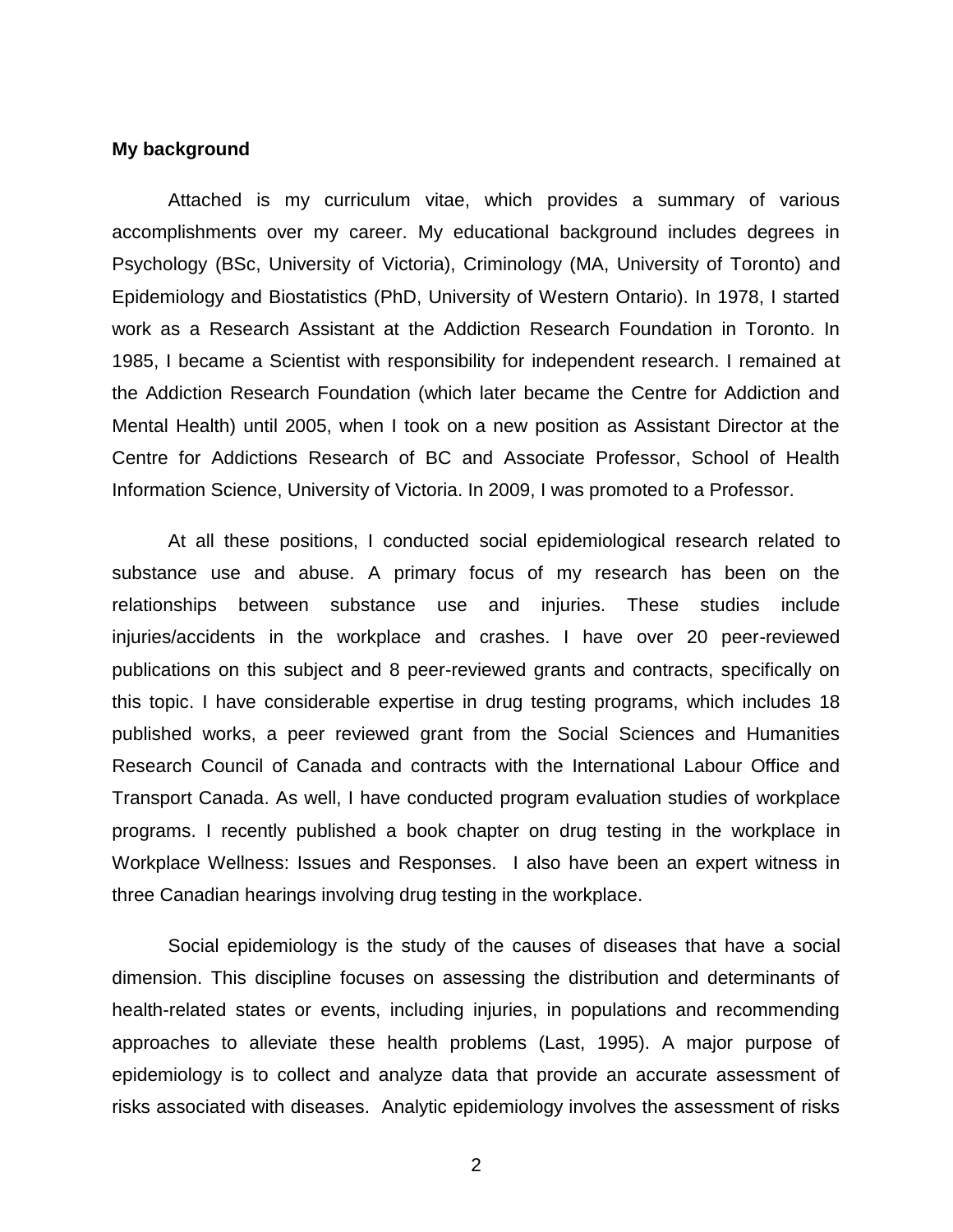of diseases from various exposures – for example, the risk of job accidents from substance use. An emphasis of epidemiology is on methodological issues in the collection of data that could potentially bias findings, such as:

- Measurement error Are the instruments/scales valid and reliable and measure what we wish to measure?
- Internal validity Does the study design allow strong inferences of cause and effect?
- External validity Do the results of the study apply to the "real world"?
- Selection bias Does the study have systematic differences in how data was collected in the cases (e.g. injury subjects) and control (e.g. noninjury subjects) that may inflate or deflate the estimates of risks associated with exposure (e.g. alcohol or drug use)?
- Confounders Are there other third variables that may better explain the findings?
- Threats to internal validity (i.e. the degree to which we can make strong inferences between cause and effect). Threats to internal validity represent various explanations of how the results of a study might not be internally valid, based on the designs. These include potential flaws, such as selection (differences found are due to fundamental differences in the group), history (competing interventions caused the change), experimenter bias, testing effects (both practice effects and Hawthorne effect) and statistical regression.

# **Introduction**

This report contains my opinions of the discussion paper document in response to requests from Sonia Pylyshyn at the Society of Energy Professionals and Emily Lawrence, counsel for the Power Workers' Union. I was asked to report on the scientific literature on drug use and safety risk, issues of deterrence, and evaluation studies of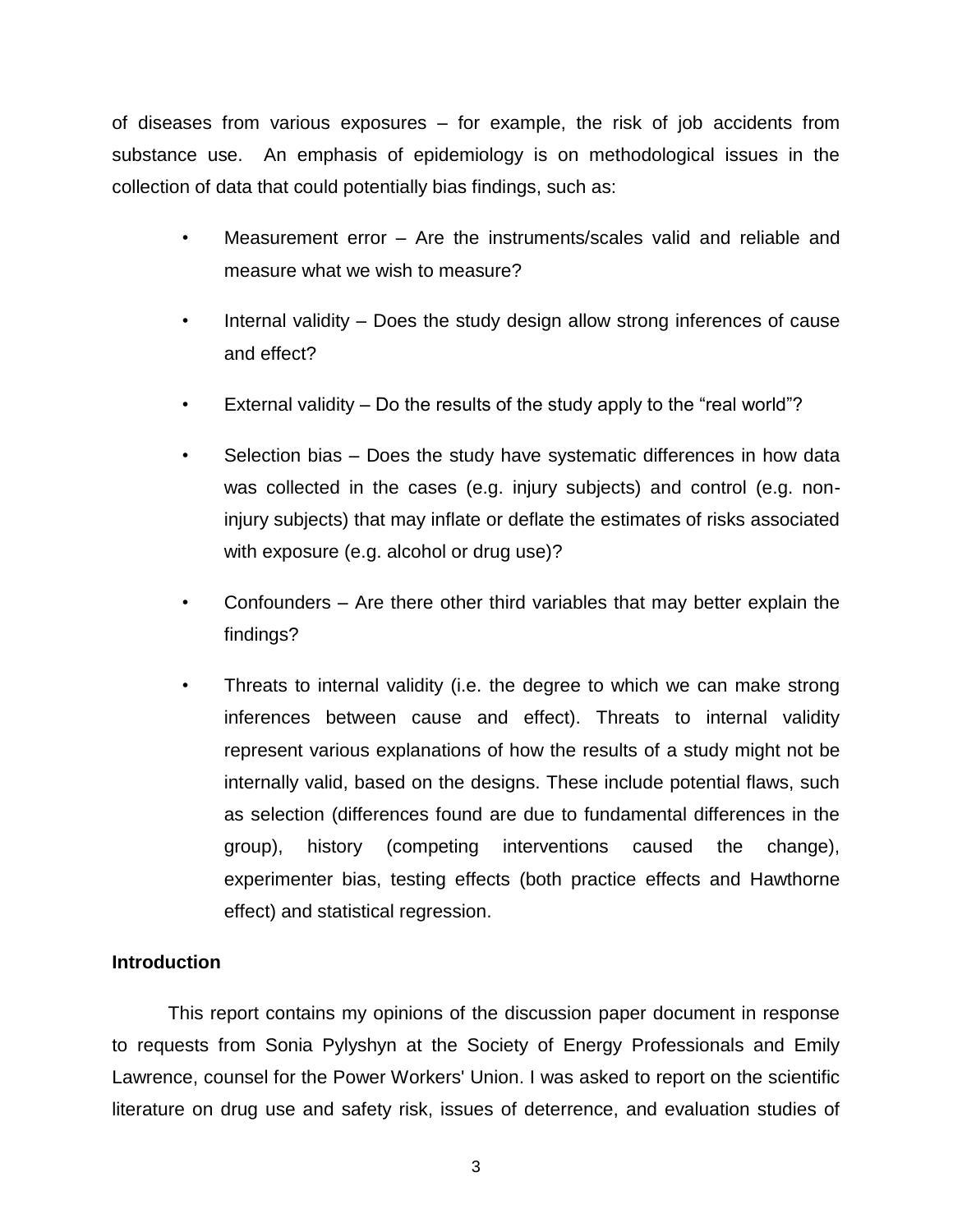drug testing (with emphasis on job accidents). Finally, I was asked to comment on studies showing possible negative consequences of drug testing and alternatives to drug testing. My comments are directed to the random drug testing provisions in the Commission's draft Regulatory Document.

In this review, I will first examine the studies that address the issue of whether drug users represent a safety risk in the workplace (Section 1). Then the question of whether drug testing is a deterrent is addressed (Section 2). In the final sections, studies on the effect of drug testing on safety (Section 3), potential negative consequences of testing (Section 4) and alternative approaches (Section 5) are addressed. The report culminates in recommendations with respect to the Commission's draft Regulatory Document.

My main conclusions are as follows.

- a. The draft Regulatory Document contains recommendations on random drug testing that will not achieve the stated goal of identifying individuals who are unfit for duty. Commonly used urine drug tests cannot identify whether employees are under the influence of a drug at the time of the test and therefore cannot be used to identify those unfit for duty. Positive results from a random urine test only identify workers who have used drugs in the past, not impaired workers. As such, to achieve the goals of the stated goal of identifying individuals who are unfit for duty, random drug testing must improve worker safety and/or deter workplace impairment. Drug testing has not been scientifically shown to do either of these things.
- b. In most Canadian workplaces, drug use at work does not represent a major problem. I am not aware of any studies or data suggesting that drug use at work represents a significant problem in Canadian nuclear plants, and the Commission makes no reference to any.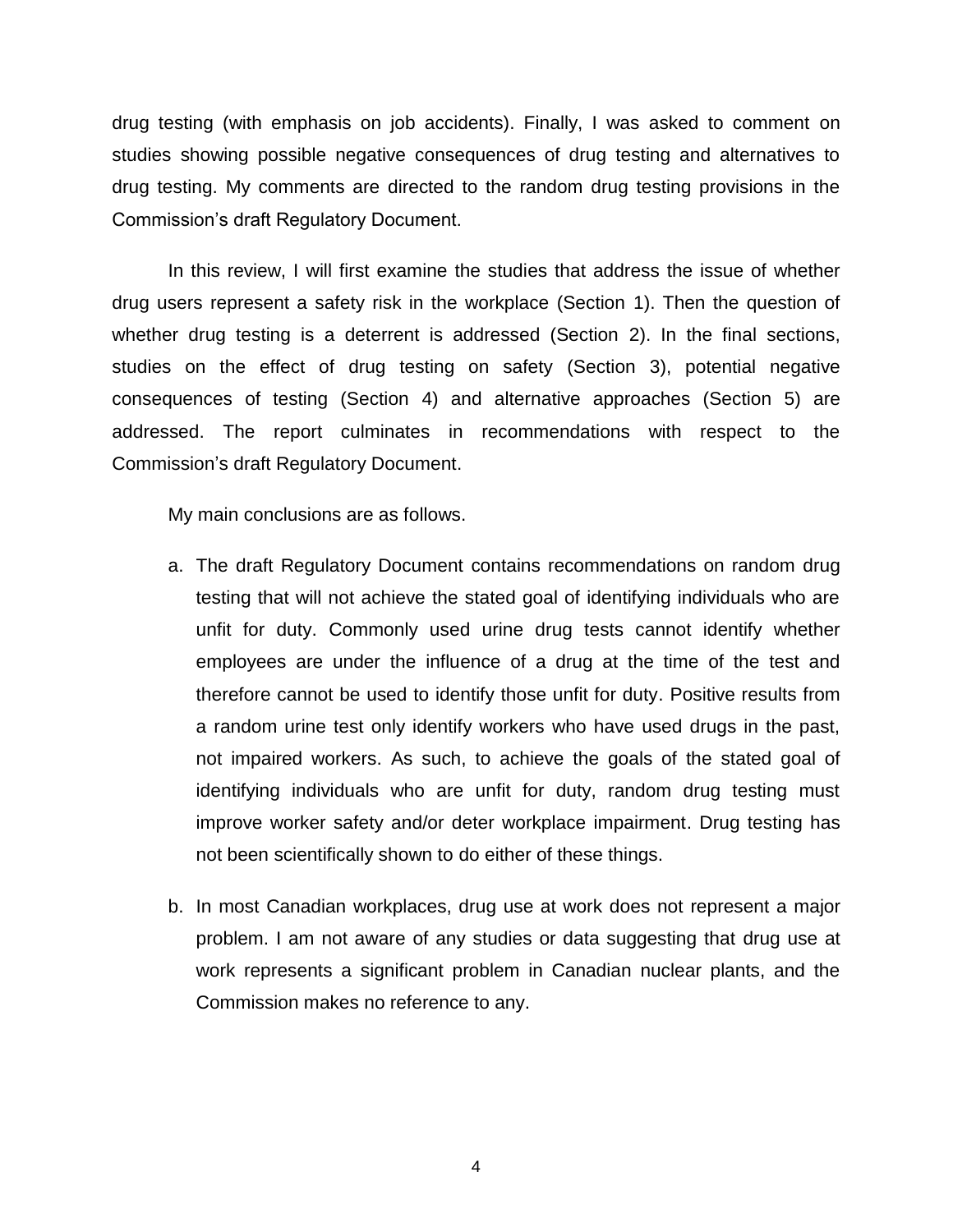#### **1. Do drug users represent a safety risk in the workplace?**

I have reviewed the conclusions of Professor Olaf Drummer. Since urine tests are only useful for detecting drug users (as opposed to detecting impairment), one question posed by many is whether drug users are more likely to have accidents and injuries than non-users. Two main types of epidemiological studies have been conducted to answer this question: (1) those comparing accidents/incidents of employees who test positive for drugs versus those who test negative; and (2) those comparing accident rates of people who self-report drug use versus those who do not. These studies have been conducted on two population groups, employees and drivers. Conclusions from these studies are summarized below. Overall, there is not enough research evidence to conclude that those who test positive for drugs from urine tests represent an increased risk for work injuries or accidents, which is a fundamental requirement of causation.

Some epidemiological studies were found that compared on the job accident rates of employees who tested positive versus negative for drug use. Several studies have failed to show a relationship between positive drug tests and accidents or injuries. In a longitudinal study of 5,465 job applicants, Normand et al (1990) found no significant differences between drug positives and negatives in terms of job injuries. Similarly, Crouch et al (1989) found that employees who receive drug positives did not have significantly higher rates of job accidents than those who test negative.

Only one study was found where those testing positive in pre-employment testing had significantly higher accident or injury rates than those testing negative (Zwerling et al., 1990). In this study, U.S. postal workers who tested positive for marijuana were significantly more likely to have reportable accidents and work injuries. Those who tested positive for cocaine had significantly more injuries, but no statistical difference was found for job accidents. After two years of follow-up, risks of adverse outcomes declined among drug positives (Ryan et al., 1992). The authors acknowledge a limitation of their study is that alcohol use associated with drug use was not investigated. In addition, the results may not be replicable in other countries or for other types of workers.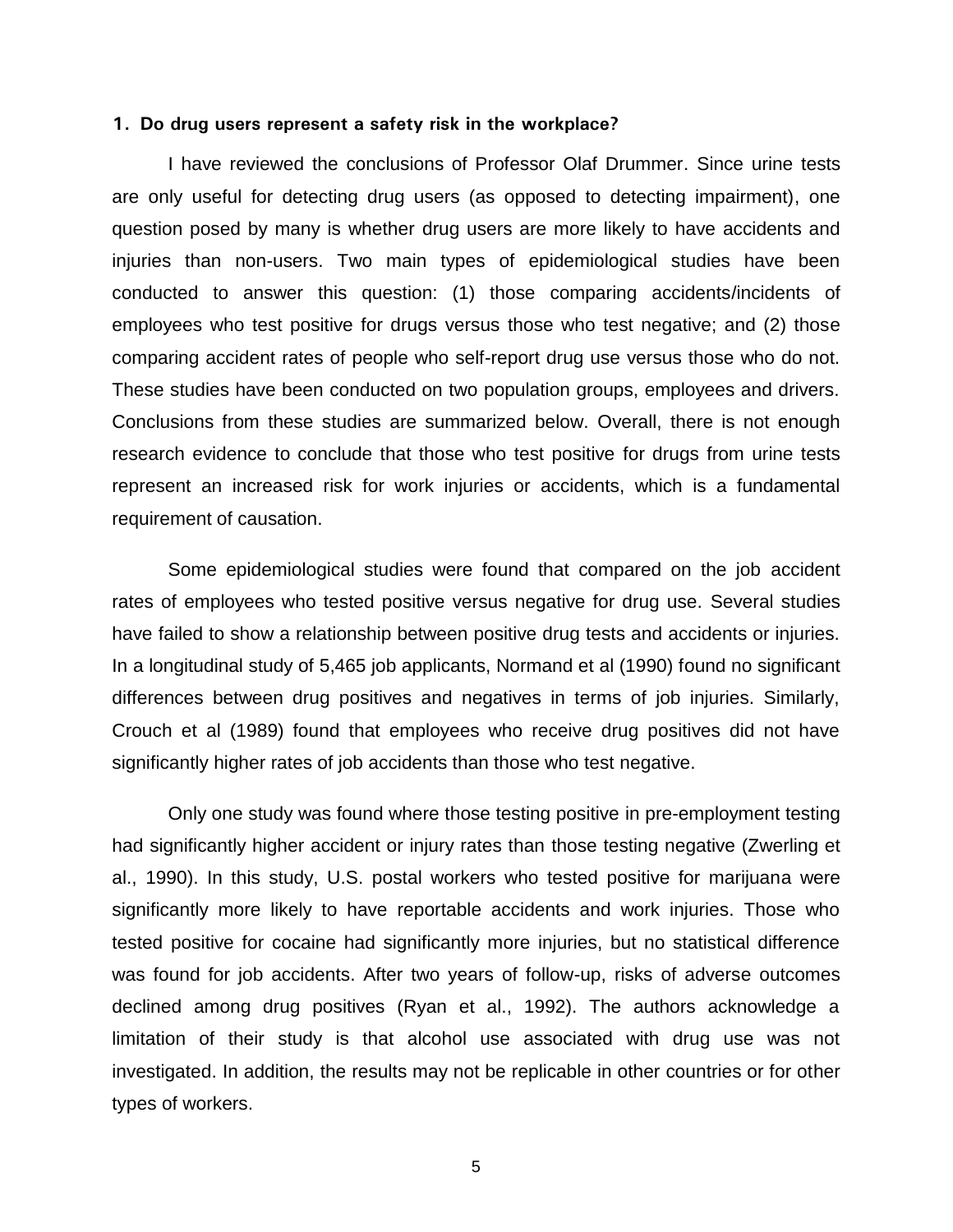Some studies have compared job injuries of drug users and non-users as determined through self-reports. A U.S. study of 1,740 employed adults indicated that drug users were 1.7 times more likely to be involved in injuries on the job (Hingson et al., 1985). More recently, Shipp et al. (2005) found the odds of workplace injury increased with the frequency of drug use for marijuana and cocaine. By contrast Hoffman and Larison (1999) did not find a relationship between occupational injuries and use of either marijuana or cocaine. In a survey of Ontario adults using similar methods, those who used either illicit or licit drugs in the prior year were significantly more likely to have job injuries than non-users (Macdonald, 1995). However, additional analyses controlling for potential confounding variables, pointed away from illicit drug use as a causal agent in job injuries.

The existence of a statistical relationship between drug use and job injuries should not be interpreted that drug use causes job accidents/injuries. For example, illicit drug use is related to age and sleep problems, which in turn are significantly related to job injuries (Macdonald et al., 2009). Other researchers have suggested that risk taking behaviour is a plausible explanation for the relationship between drug use and accidents; we do not know whether drug users might have elevated rates of job accidents because they use drugs or because they tend to be risk takers, a characteristic also related to job accidents (Newcomb, 1994; Spicer, Miller & Smith, 2003).

In summary, some studies found drug users have a higher risk of job accidents, while other studies failed to find significant relationships. All studies failed to show that drug use was a cause of workplace accidents, as statistical relationships between drug users and accidents/injuries might be explained by other variables. One study suggested the relationship between drug use and job injuries could be explained by other factors correlated with drug use, such as sleep problems, smoking, shift work, and age (Macdonald, 1995). In most studies, several drugs with different pharmacological properties were grouped into one category (presumably to increase statistical power); consequently, very little is known about specific drugs (see Hingson et al., 1985, Normand et al., 1990; Crouch et al., 1989). The methods and operational definitions of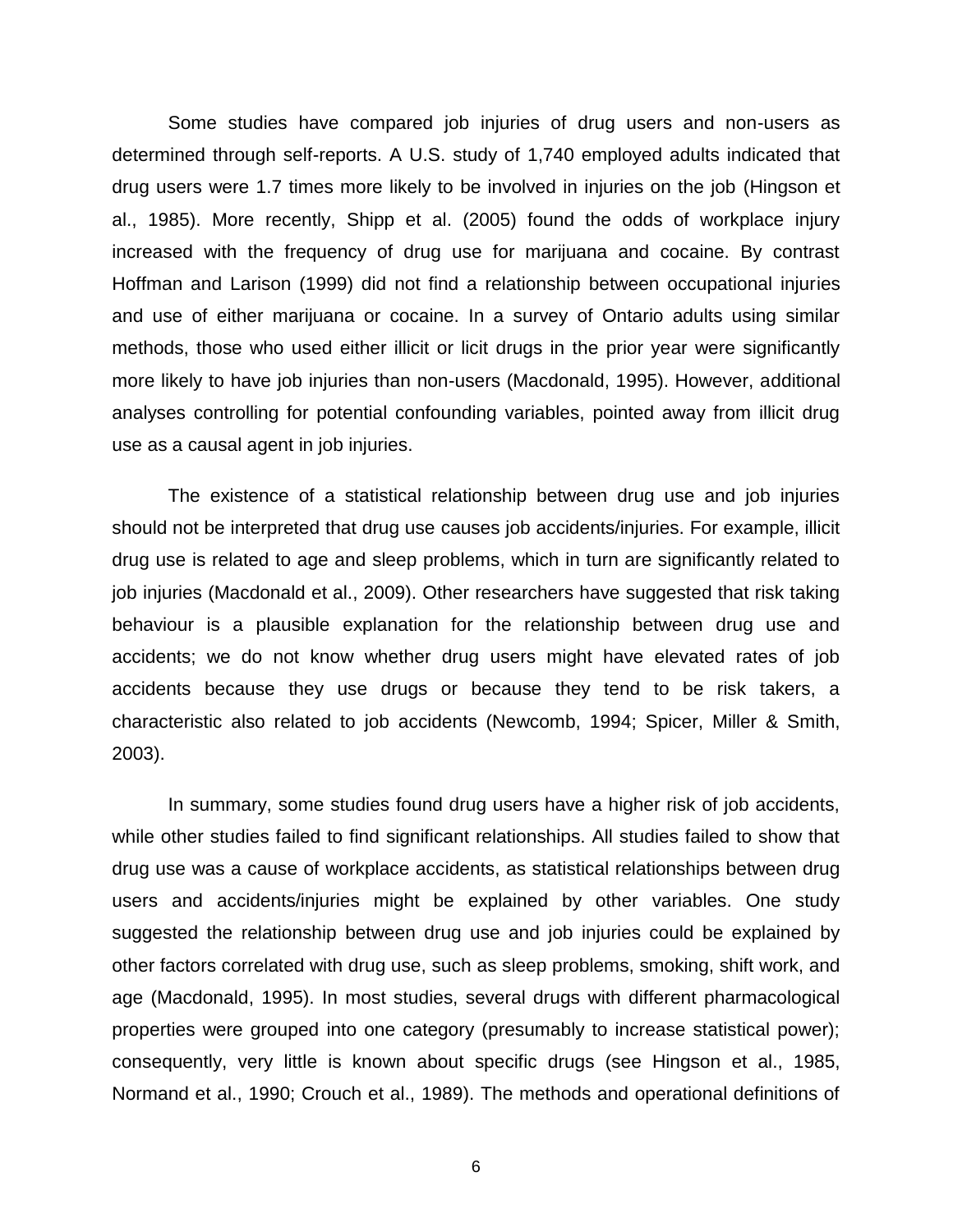drug use used varied considerably, making it difficult to meaningfully compare the results of the studies.

To assess causality, the strength and significance of a statistical relationship between positive tests and job accidents/injuries should first be determined. This is typically accomplished by calculating odds ratios (OR) where the proportion of those who test positive in the accident/injury group is compared to the proportion in a noninjury control group. Factors such as sex, age or risk taking propensity (called confounders), should be ruled out as possible explanations for the results found. Confounders are typically addressed through matching of cases and controls in the design of a study, or through stratification or multivariate statistics in the analysesprocedures rarely used in the drug testing and job accident research.

## **2. Is drug testing a deterrent for drug use and drug related job accidents?**

Quest Diagnostics is the largest provider of drug testing in the United States and conducted about 6.4 million tests in 2011 (Quest Diagnostics Incorporated, 2015) The proportion of employees who test positive has dropped considerably from about 13.6% in 1988 to 3.9% in 2014 (Quest Diagnostics, 2015). This decline might be interpreted as an indication of a deterrent effect of drug use among employees in companies where testing is conducted. However, other explanations are possible. As noted by Walsh (2008), there has been an exponential growth of alteration in substitution products developed to produce negative results (i.e. masking agents), which might help to explain the decline. The most experienced users may be the most likely to use such methods.

Although overall research indicates that companies that drug test generally produce a lower proportion of positive tests over time, this does not mean that fewer people are impaired by drugs at work. If some employees change their drug using behaviours, the intervention may have a greater effect on recreational users, who are unlikely to use at work. Wide-spread drug testing does not appear to have had any impact on overall drug use in the US population. In fact, US surveys indicate a 30% *increase* in drug use between 1988 and 2004 (Walsh, 2008). Various explanations are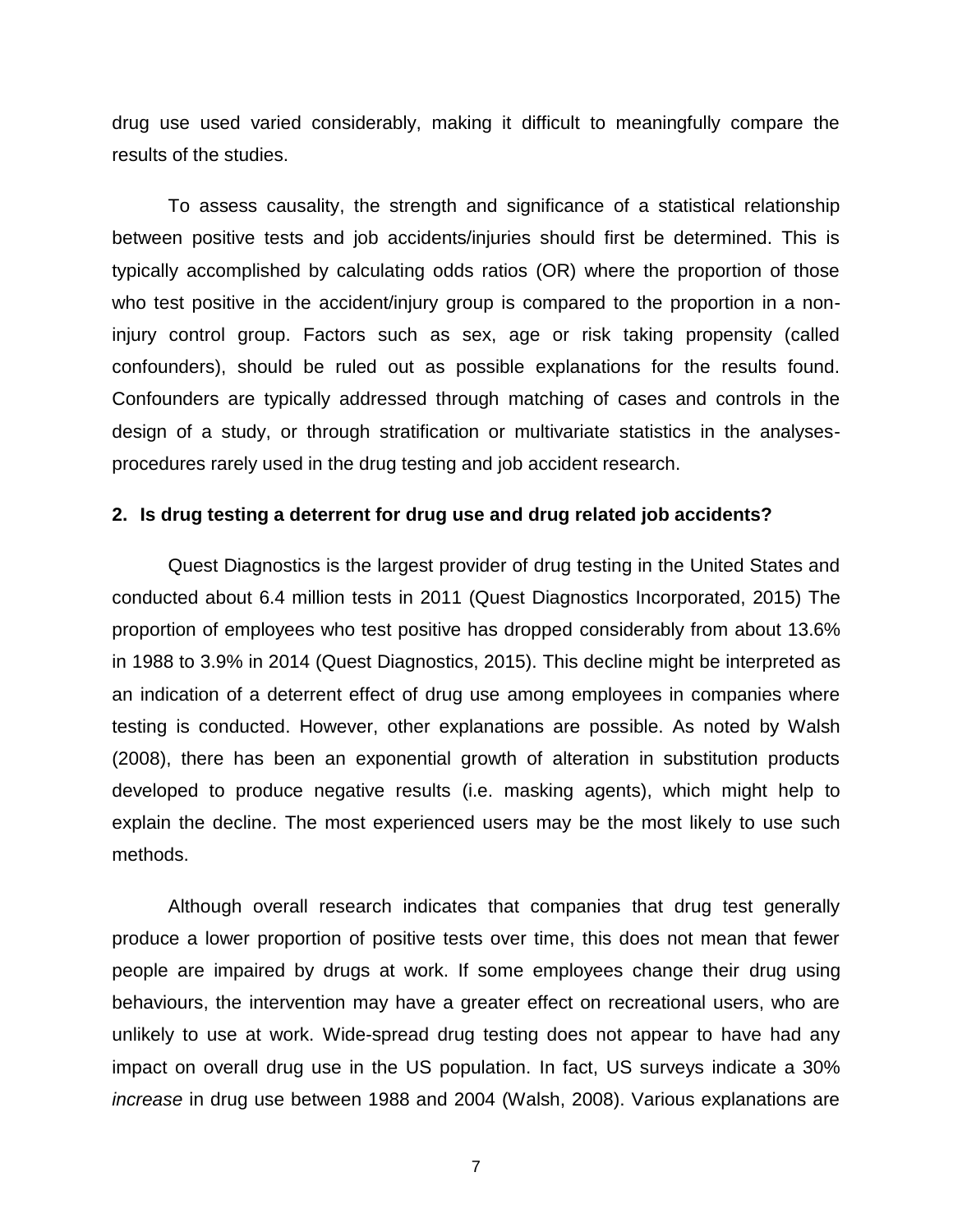possible for this discrepancy. First, employees who use drugs may choose to work in companies that do not test for drug usage. The lower rate of positive tests for preemployment testing (3.5%) is suggestive that companies that drug test may deter prospective employees from applying to vacant openings.

Research has not shown that the decline in positive rates corresponds to safer workplaces. One approach that could be used to assess the likely impact on workplace safety is to compare the percentage of employees who test positive from random testing to those who test positive from post-accident testing. If drug use is a major cause of workplace accidents then one would expect that the percentage of employees testing positive after accidents would be much higher than those from random tests. From 2009 to 2011, 5.3% of the US employees tested positive with post-accident testing (Quest Diagnostics Incorporated, 2011). This compares with random testing at 5.4% in 2009, 5.3% in 2010, and 5.2% in 2011. Given that the percentages are nearly identical suggests that the causal impact of drugs on workplace accidents is negligible. The aforementioned evidence does not indicate that reductions in positive test results over the past decade have translated into fewer job accidents.

Although research has shown that *per se* laws for alcohol (i.e. laws prohibiting driving at certain BAC levels) and strong enforcement have been beneficial in reducing collisions caused by alcohol (Mann et al., 2001), it is not a good analogy to suggest that drug testing will achieve the same result among employees, as there are many differences between the two. First, there is a substantial difference between the prevalence of use for alcohol and illicit drugs in our society. For example the most recent 2013 Canadian survey shows that 76% of Canadians used alcohol in the past 12 months, which compares to 11% for cannabis, .9% for cocaine and .2% for methamphetamine (Health Canada, 2015). Second, these aforementioned percentages represent overall usage and not use at work. Alcohol and drug use in the workplace is much less likely than during leisure hours (Frone, 2006). Finally, the epidemiological research shows a strong link between BAC levels and collision risk. Virtually every large case-control study conducted has shown a strong relation between blood alcohol content (BAC) levels and the likelihood of collision. For example, compared to drivers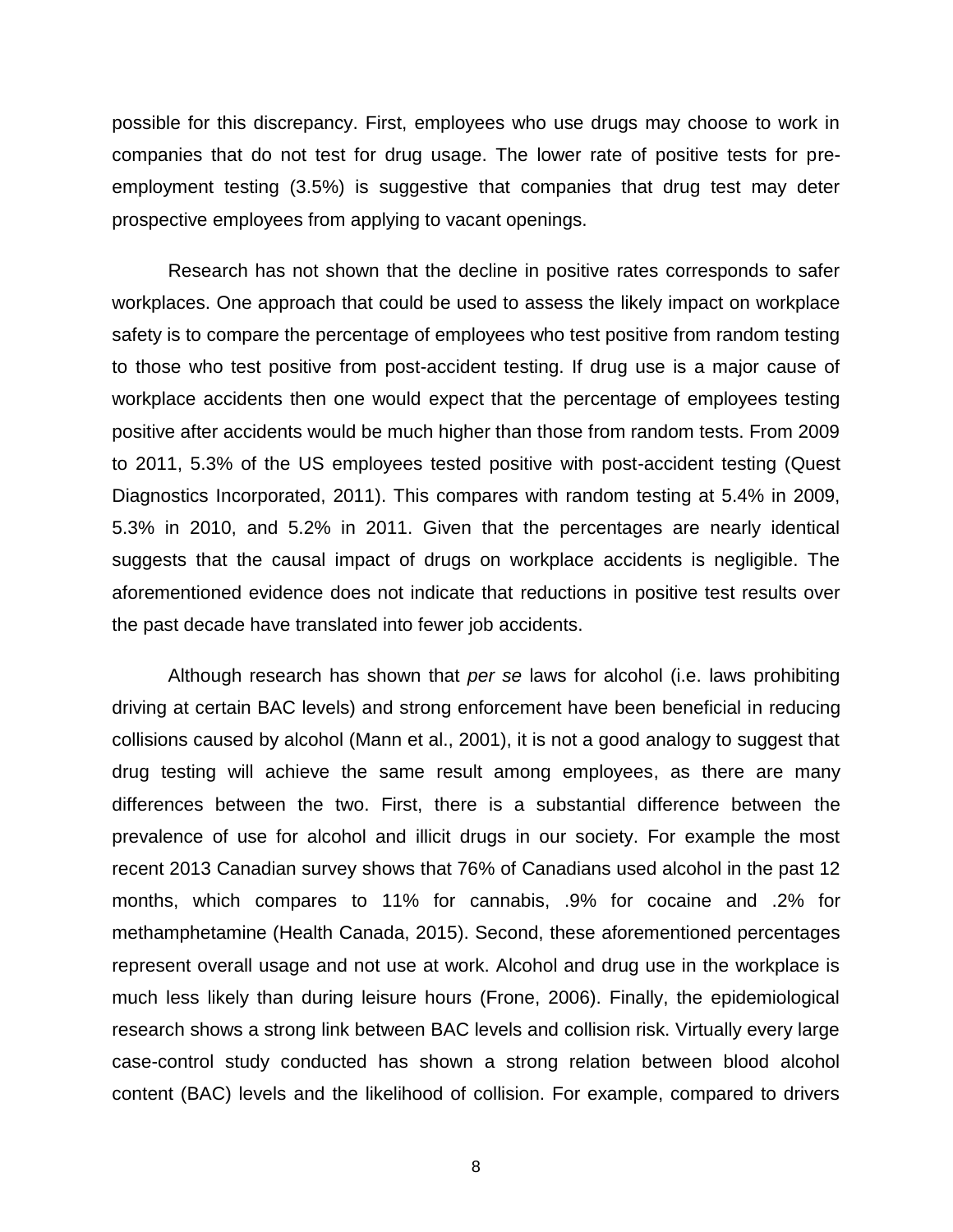with BAC = 0, the adjusted relative risk of collisions was 1.4 for drivers with a BAC= 0.05%, 2.7 for drivers with BAC = 0.08%, 22.1 for BAC = 0.15%, and 81.8 for BAC = 0.20% (Bloomberg et al. 2009). By contrast, comparable road research using urinalysis has failed to find any relationship at all (see review of driver studies above).

## **3. Does drug testing improve workplace safety?**

Many studies of the impact of drug testing on job accidents have methodological limitations (Macdonald, 1997; Kraus, 2001). Kraus (2001) noted that "despite the extensive use of and management support for worksite based drug testing, the published evidence for the effects, such as reduced injury or accident rates lacks scientific detail. Better studies and careful reassessment of the issue appear warranted."

The research evidence on the effectiveness of drug testing in reducing job incidents has been recently reviewed (Pidd and Roche, 2014; Frone (2013). In a recent review by Pidd and Roche (2014) on the effectiveness of drug testing as a workplace safety strategy, the authors concluded: "The majority of studies reviewed contained methodological weaknesses including; inappropriate study design, limited sample representativeness, the use of ecological data to evaluate individual behaviour change and failure to adequately control for potentially confounding variables. This latter finding is consistent with previous reviews and indicates the evidence base for the effectiveness of testing in improving workplace safety is at best tenuous" (p.154). Frone (2013) concludes that "on the whole, research exploring relations of employee substance involvement to attendance and performance outcomes suggest that these relations are weak and inconsistent. The studies that have found statistically significant relations have methodological problems that undermine any conclusion regarding causal effects" (p. 141, Frone, 2013).

One common methodological limitation in such studies is that other safety initiatives were implemented at the same time as a drug testing program. Therefore, the specific impacts of drug testing on injury/job accident rates cannot be separated from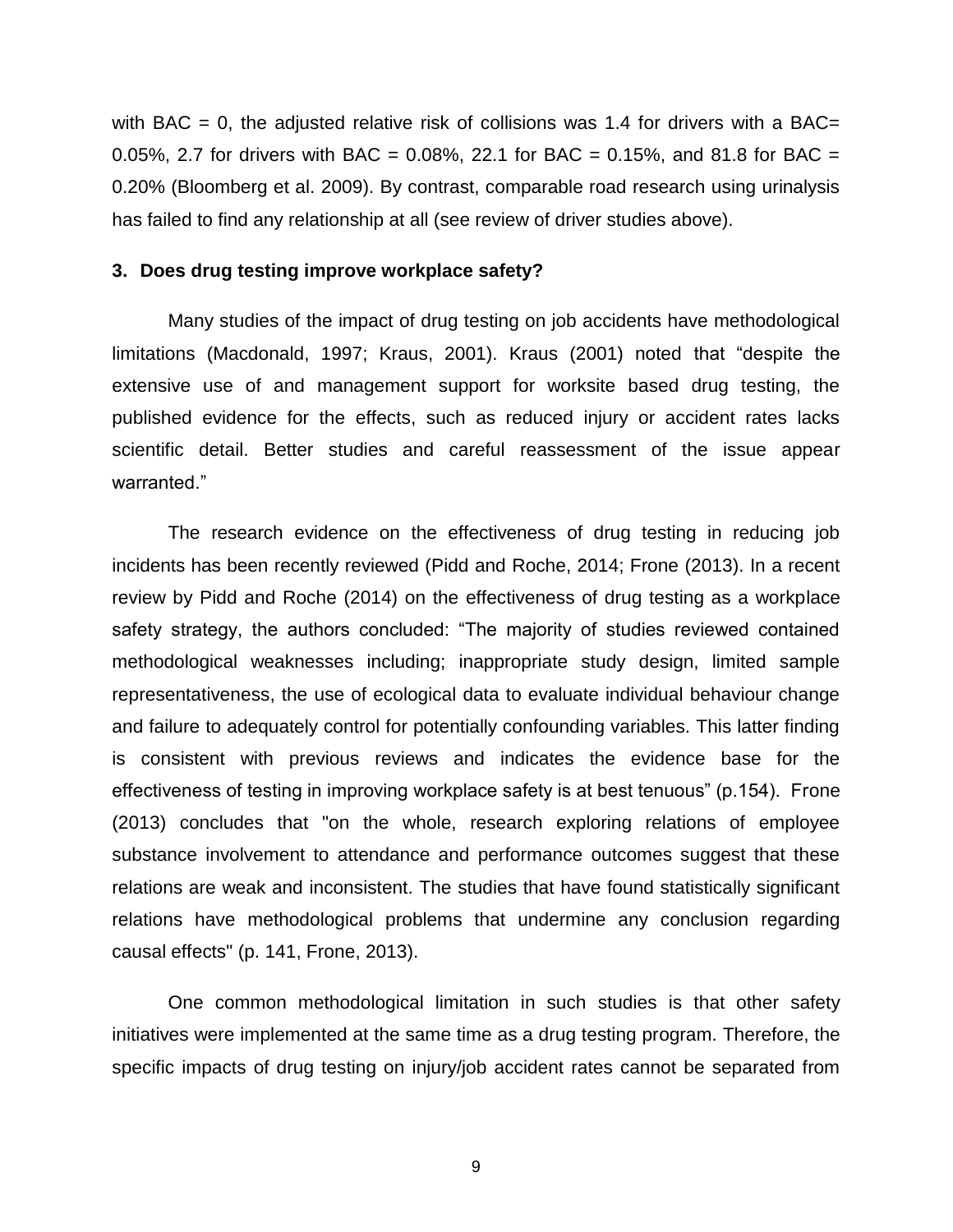these other initiatives.<sup>1</sup> Drug testing, especially random drug testing, has not alone been demonstrated to result in safer workplaces.

One example is a study by Wickizer et al., (2004) occupational injury rates of companies enrolled in a "drug free work program" were compared to 20,500 companies without these programs. The drug free programs included formal written substance use policies, drug testing and Employee Assistance programs. Although the authors indicate the drug free program was associated with selective reductions in work injuries, we cannot conclude that the reductions were due to drug testing because the programs included other interventions, or whether companies had drug testing before or after the implementation of drug free programs. As such, it is impossible to draw sound conclusions. Furthermore, companies that enrolled in the program had substantially higher injury rates (21.18 per 100 person years after intervention) than the nonintervention group (13.82 per 100 person years).

Similarly, other studies using a cross-sectional design have been used; however, conclusions drawn from such designs should be considered tentative, due to the existence of possible alternative explanations for the findings. For example, in a study by Carpenter (2007), data from two U.S. national household surveys of 57,397 people was analyzed to assess whether drug testing was related to lower rates of marijuana use. Companies with drug testing programs, employee assistance programs, and written policies on substance use had lower prevalence of drug use among employees than those without these policies. Separation of the unique effects of drug testing from other programs was not possible.

Other studies had different methodological flaws. For example, in a study by Morantz and Mas (2008), occupational injury claims of divisions of a large retail chain

l

 $1$  See for example ie. Taggert (1989) reported substantial reductions in job accidents subsequent to drug testing being instituted; however, this study has been severely criticized because major safety improvements occurred at the same time that testing was implemented, making any conclusions unreliable (Jones, 1990); Ozminkowski et al. (2003) which concluded that there was a significant relationship between testing and decreased injury rates, but they did not control for other safety initiatives; another study failed to examine the impact of other safety programs and additionally had an extremely low response rate of 17% (Gerber and Yacoubian, 2001); a study of Peer Care training and random drug testing found reduced injuries (Miller et al., 2007) but the specific effects of drug testing could not be separated from other simultaneous interventions.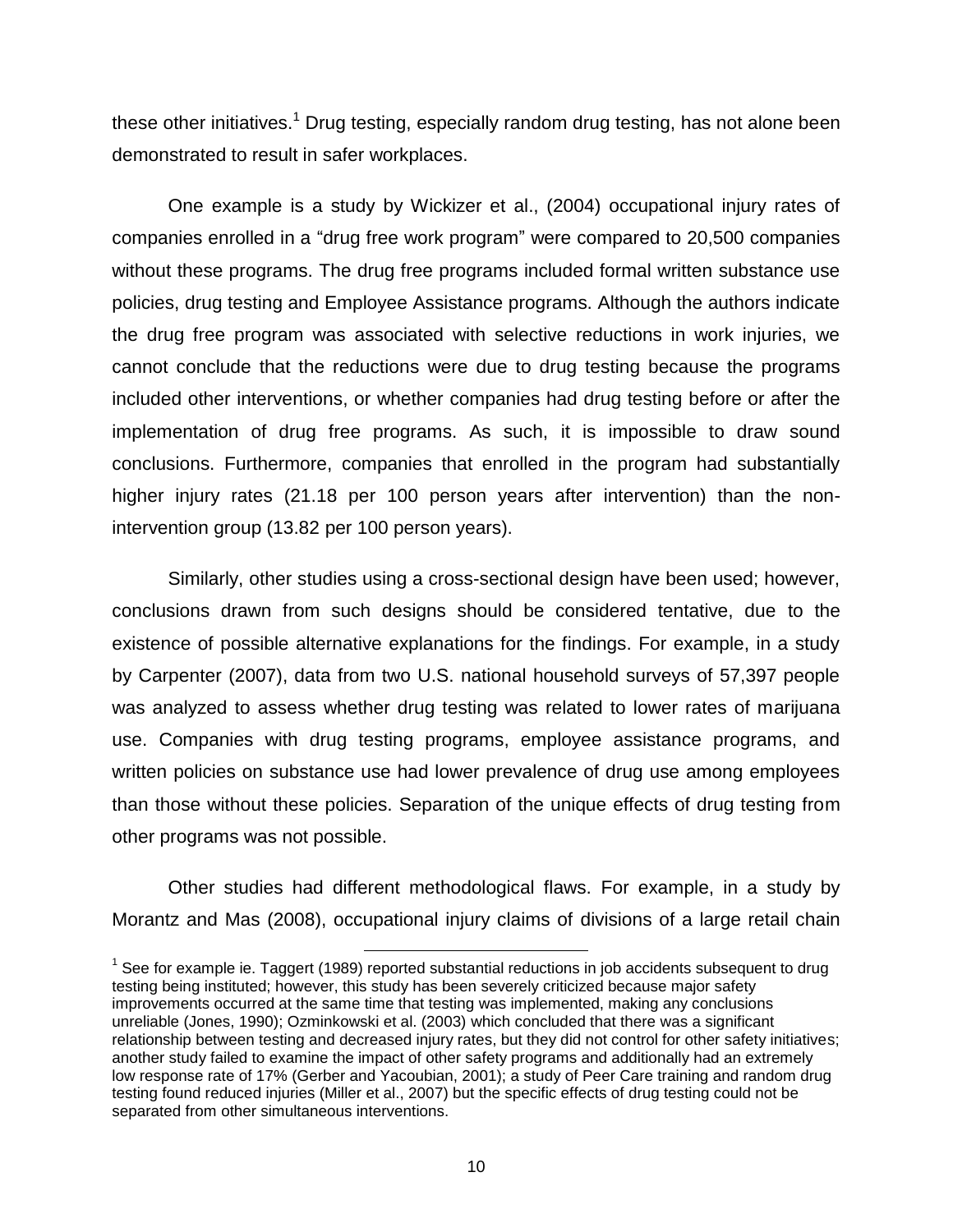that implemented post-accident drug testing was compared to divisions without testing before and after program implementation. Although declines were noted for some types of compensation claims in divisions with testing, the rate of claims was still higher in the testing divisions (than non-testing) for 3 of 4 compensation indicators. For example, a rate of 9.63/100,000 hours first aid reports was found in the after period among drug testing divisions compared with 5.54/100,000 hrs in the non-testing divisions Such a finding raises the issue of regression to the mean, where sites with higher claims rates were chosen for implementation of post-accident testing. Reductions to the level of nontesting divisions may have occurred without implementation of the testing programs.

Feinauer & Havlovic (1993) found no differences in workplace accidents and injuries at companies with drug testing compared to 36 non-testing businesses. They report significant reductions in accident and illness rates for post-accident testing but no change for reasonable cause testing. A limitation of this study was that data was obtained through a self-administered questionnaire raising issues of both accuracy of the data and possible selection bias (companies with lower incident rates may be more likely to respond).

Marques et al (2014) recently conducted an evaluation study at a large Portuguese railway by comparing the number (and percent) of employees with work accidents after receiving at least one random workplace drug test to those employees never tested. This study concluded that drug testing at optimal frequencies will reduce accident victims by 59%. However, in my opinion, this conclusion cannot be justified by the methods used. The fatal flaw of this study is that count data of accidents were compared between groups of workers but those who were drug-tested were observed for a much shorter period of time (about 2.75 years versus 5.5 years for the non-tested group). It is not surprising that those who were observed for a longer period of time (i.e. the non-tested workers) had more job accidents than those observed for a shorter period of time (i.e. those tested). Comparisons between groups for **rates** of accidents should have been conducted and not absolute numbers. In order to properly compare the groups they should be expressed as rates per periods of observation, and not simply comparing the numbers.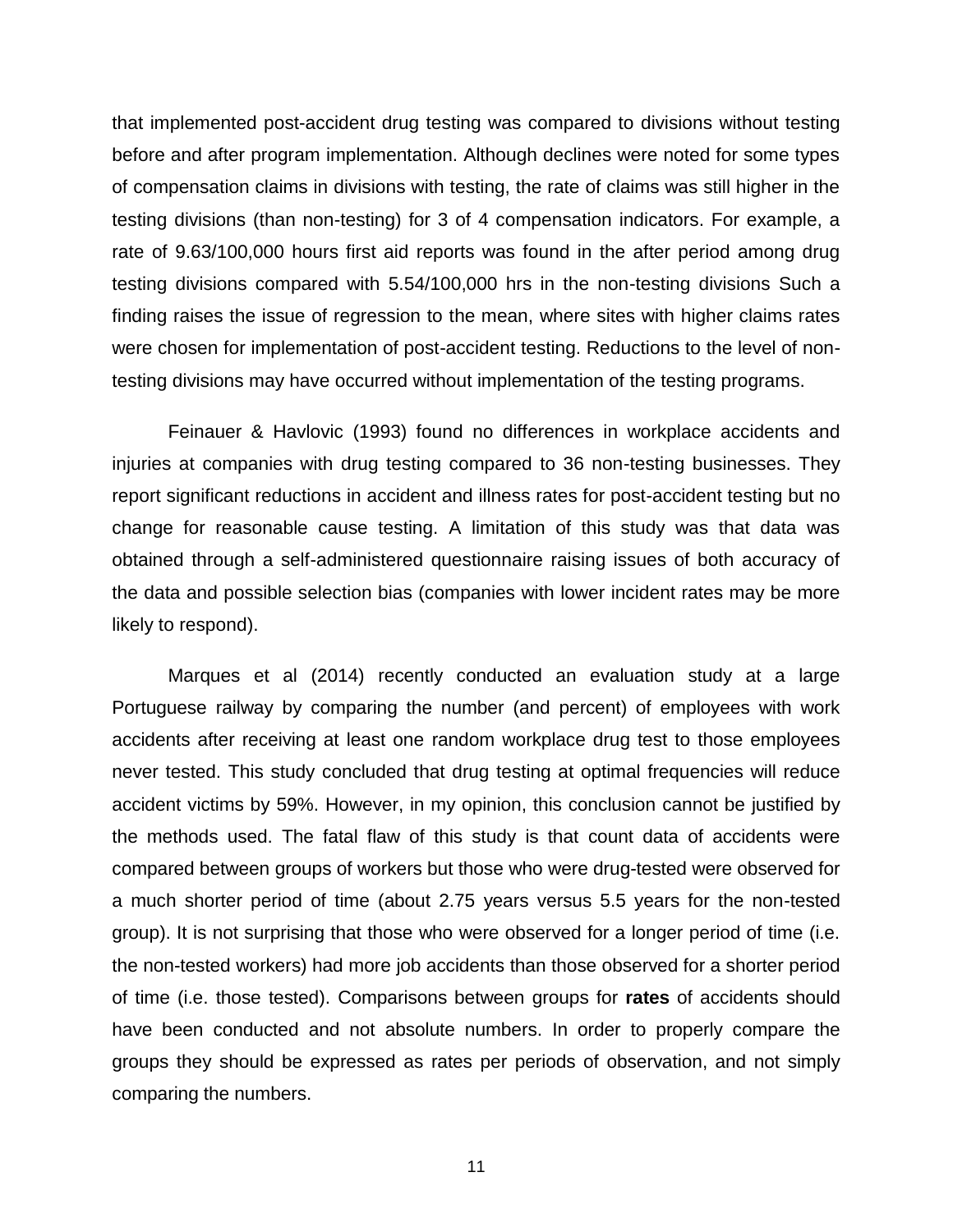A common practice of employers is to dismiss employees who test positive for drugs. Interestingly, no evaluation study has been located in the literature on the performance of such employees prior to their dismissal compared to matched control subjects.

Little research has been conducted that compares the different situations in which employees could be tested. The preponderance of the evidence I have reviewed does not indicate that measurable improvements in safety will be achieved with random testing. One conclusion drawn from existing research is that there is no credible evidence that drug testing programs reduce job accidents. Although some studies have noted reductions of work accidents/injuries following the implementation of drug testing programs, others have not. Methodological flaws are common – in particular, history (competing safety initiative at the same time as the drug testing program may have caused the change), and statistical regression (companies tend to implement drug testing when work accidents/injuries are particularly high) are common.

### **4. Potential negative impacts of drug testing**

Few studies exist that investigate the potential negative consequences on employee behaviour or attitudes related to drug testing. Employee drug testing has been theorized to be an instrument of social control, a technique for defining and responding to the use of illegal drugs (Brunet, 2002). Conflict theorists see drug testing as an issue of power rather than one that relates directly to drug use in the workplace (Gerber et al., 1990). Most of the social control literature on drug testing is theoretical, and empirical studies that substantiate these theories could not be found. In experimental studies, subjects had a more positive attitude and intentions toward companies that did not have drug testing programs than ones that did (Crant and Bateman, 1990). A possible impact of testing, given this study, is a decline of the total number of job applicants (Macdonald and Wells, 1994). Others have argued that testing can produce declines in employee morale or undermine labour-management relations (see Macdonald and Wells, 1994). Overall, too little research has been conducted to provide conclusions regarding negative impacts of drug testing on employees.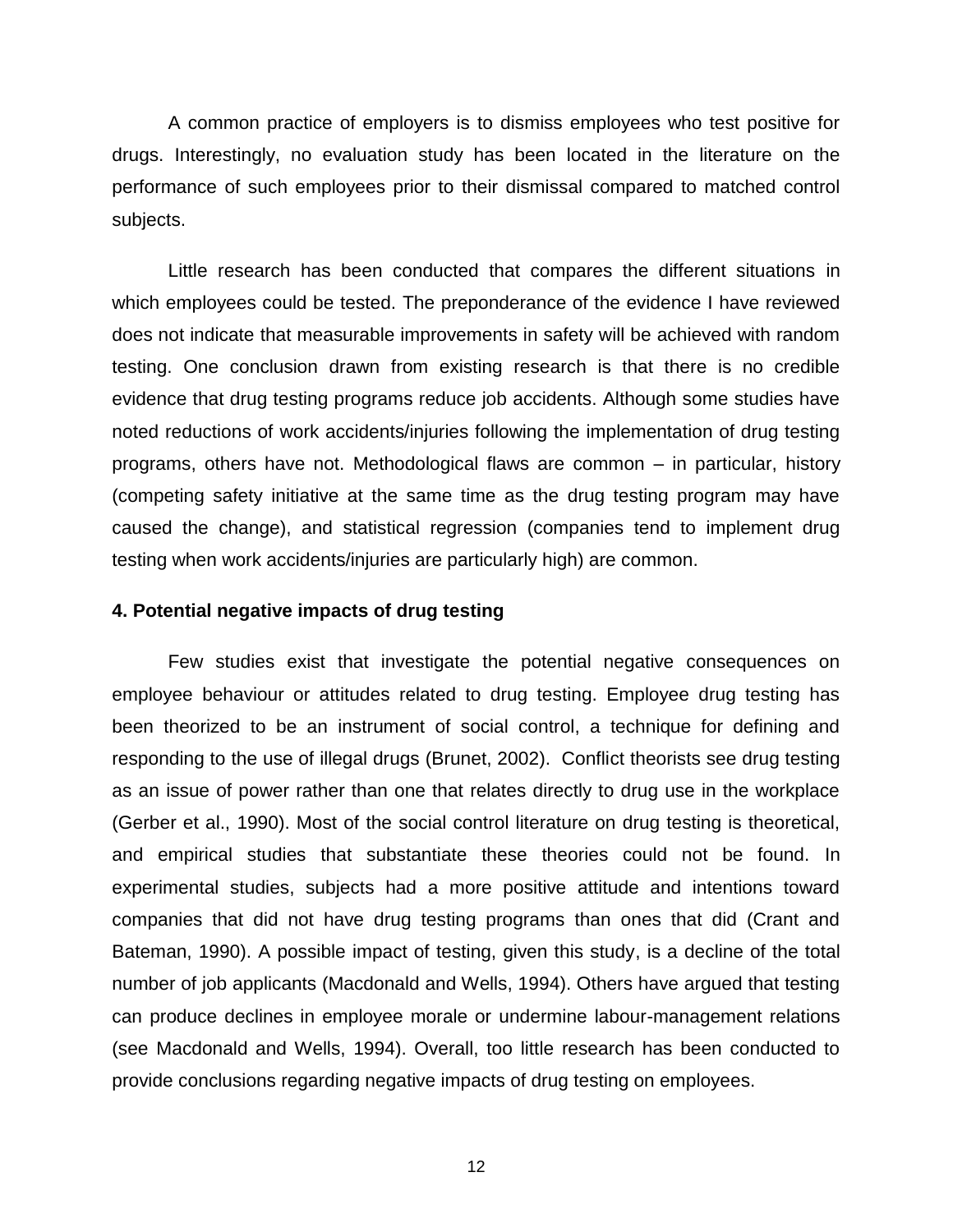#### **5. Alternative approaches for addressing workplace substance use**

An approach implemented in Canada for impaired driving by drugs is the Drug Recognition Expert (DRE) Program, also known as the Drug Evaluation Classification (DEC) Program. This program has evolved since initially being developed in the late 1970's by the Los Angeles Police Department, (Beirness et al., 2007; Porath-Waller, et al., 2009). A standardized procedure has been developed to identify both individuals under the influence of drugs, and the type of drug causing the observable impairment (Beirness et al., 2007; Porath-Waller, et al., 2009). The process involves a series of physical and psychomotor tests, and concludes with toxicological testing of a sample of a blood, urine or oral fluid (Beirness et al., 2007; Porath-Waller, et al., 2009). The procedures have been applied to other areas where identification of the drug-impaired individual is desirable (Porath-Waller, 2009).

Beirness et al (2007) conducted a review of existing studies evaluating the DRE program. Laboratory studies of subjects administered impairment doses of different drugs produced ranges (depending on the study) in terms of sensitivity of DRE assessments: (cannabis – 30.4 to 53.1%, cocaine – 13.2% (one study), amphetamines  $-4.2$  to 10%, opiates  $-65.4$  to 75.9%, PCP  $-75.3%$ ) and specificity (cannabis  $-59.1$  to 86.4%, cocaine – 61.1%, amphetamines – 79.2 to 91%, opiates – 90.3 to 97.9%, PCP – 89.5%) (see Beirness et al., 2007). After initial behavioural assessments of drug impairments, drug tests can be conducted. The DRE approach is advantageous over drug testing for assessing fitness of duty in that behavioural symptoms consistent with impairment are used rather than prior drug use.

In the early 1990's the Ontario Law Reform Commission (1992) recommended behavioural performance testing, such as computerized tests, to assess psychomotor skills in safety sensitive positions, rather than drug testing. In relation to work, a possible advantage of these tests is they can pick up a wider variety of performance deficits beyond those that are drug related, such as those caused by fatigue, and thus could potentially be more directly linked to overall fitness for work. At that time, a review of computerized behavioural testing approaches was conducted by Butler and Tranter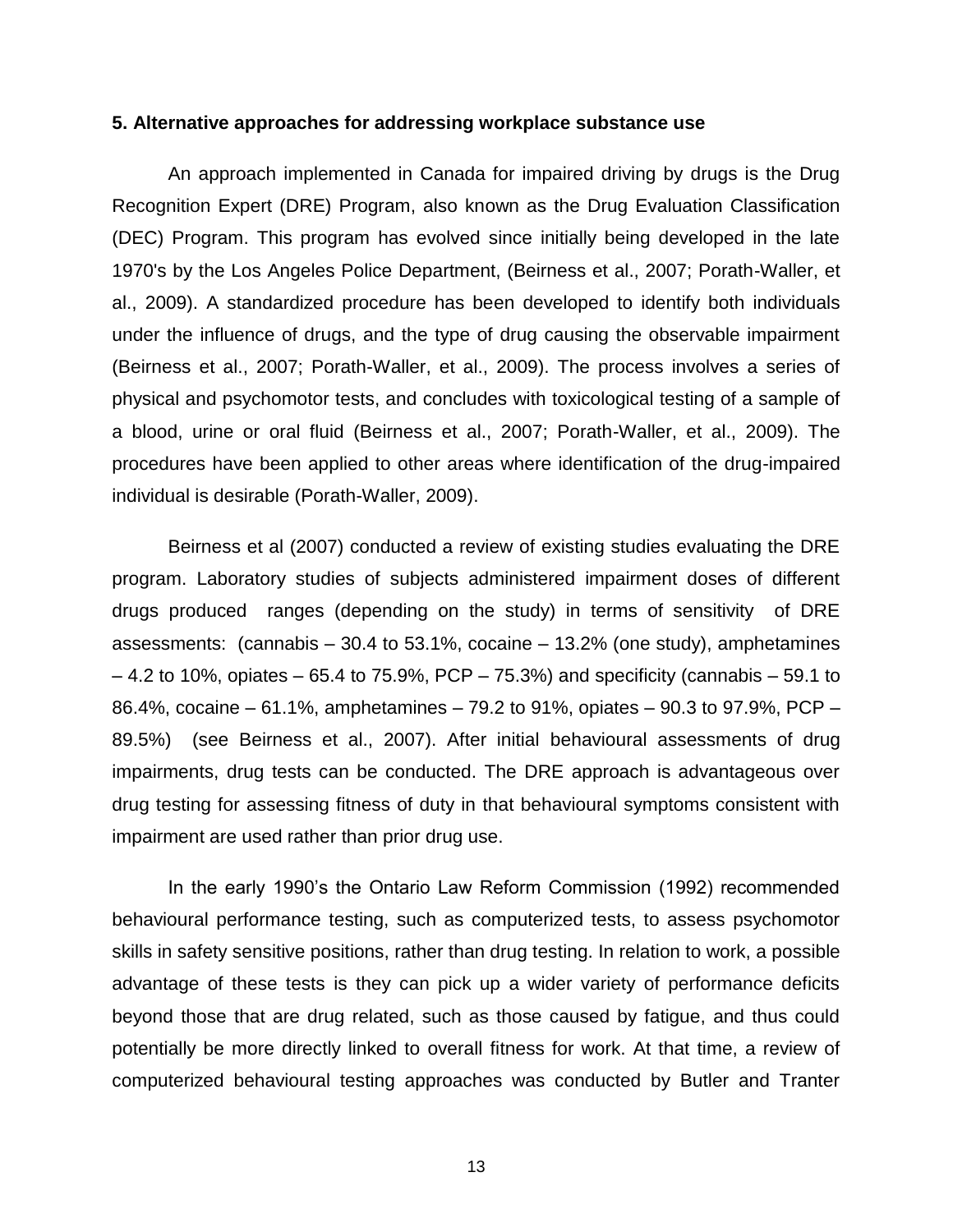(1994). Behavioral performance tests have been developed to assess various dimensions of human functioning, such as psycho-motor skills, memory, divided attention, decision-making and critical tracking, which are often used to assess drug related deficits in laboratory studies. The importance of each dimension for the workplace will depend largely on task requirements and the specific job. The degree to which the test results accurately relate to varied complex requirements of different jobs is not adequately known, with the possible exception of some specialized positions (e.g. airline pilot). Additionally, practice effects with repeated administrations tend to create improvements of scores so the cut-off levels change over time. Another issue is that some individuals do better than others on these tests, necessitating the development of different baseline measures for each person. These variations in standards across and within individuals are inconsistent with the principle of specific requirements for each job.

Employee assistance programs (EAPs) are another approach used by a large proportion of Canadian employers to improve employee health and well-being, and to reduce performance problems (Macdonald et al., 2006). A few reviews have been conducted on the effectiveness of EAPs in achieving these objectives (McLeod, 2010; Macdonald et al., 1998, Normand et al., 1990) and all the reviews arrived at similar conclusions. Although definitive conclusions cannot be drawn based on the methodology of the studies in the heterogeneity of EAPs themselves, the preponderance of the evidence suggests that these programs are beneficial in alleviating psychological problems and can have a positive effect on work performance.

## **6. Overall assessment of the proposed alcohol and drug testing policy**

In the draft Regulatory Document, "fitness for duty" is described as a condition in which workers are physically, physiologically, and psychologically capable of competently and safely performing their tasks. Several components of fitness are described as medical, psychological, occupational fitness and behavioural-performance. With respect to alcohol or drugs, nuclear power plant licensees will be required to take steps to prevent workers from bringing or consuming alcohol or illicit drugs at work, or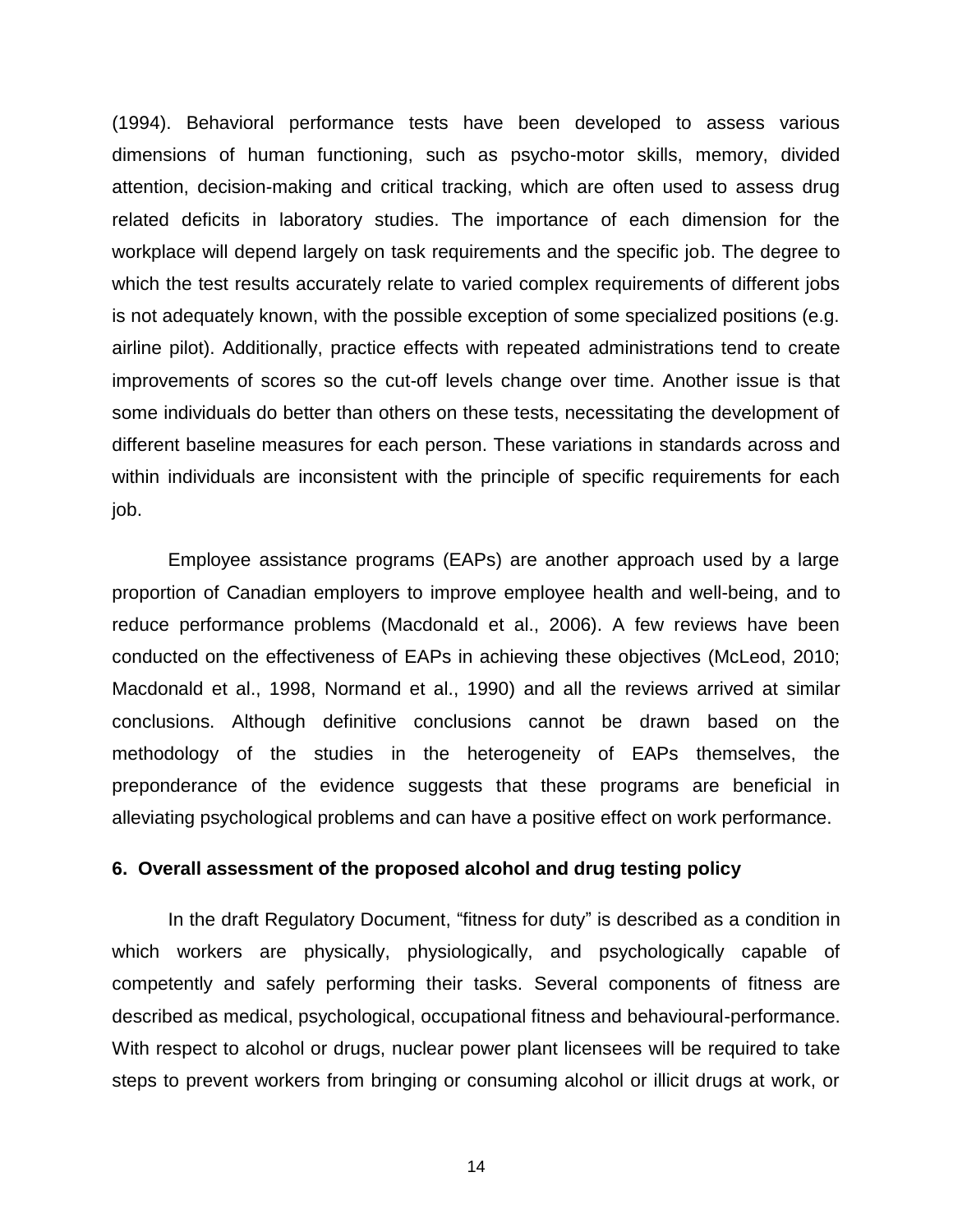working while under the influence of alcohol or any drug that impairs their ability to perform his or her duties safely. The goal of an impairment-free workplace is reasonable as the acute (i.e. immediate effects) of alcohol and many psycho-active drugs cause decreases in job performance. However, urine tests cannot accurately determine whether employees are under the influence during work hours and therefore are not closely related to fitness for work. The exception is the breathalyzer for alcohol, which is an accurate device to assess whether employees are under the influence of alcohol at the time of the test. Furthermore, the urine tests cannot be used to assess whether employees have a substance use problem or dependence.

The Commission has not justified random drug testing and given the research evidence outlined in this report, there is not a strong evidence base to support this recommendation. Random drug testing has not been shown to reduce workplace accidents, deter drug impairment in the workplace or make workplaces safer. Urine tests, and the use of random drug testing in particular, will not achieve the goals of assessing fitness for duty in relation to substance use as defined by the Commission. These components do not have a sufficient evidence base to justify their use.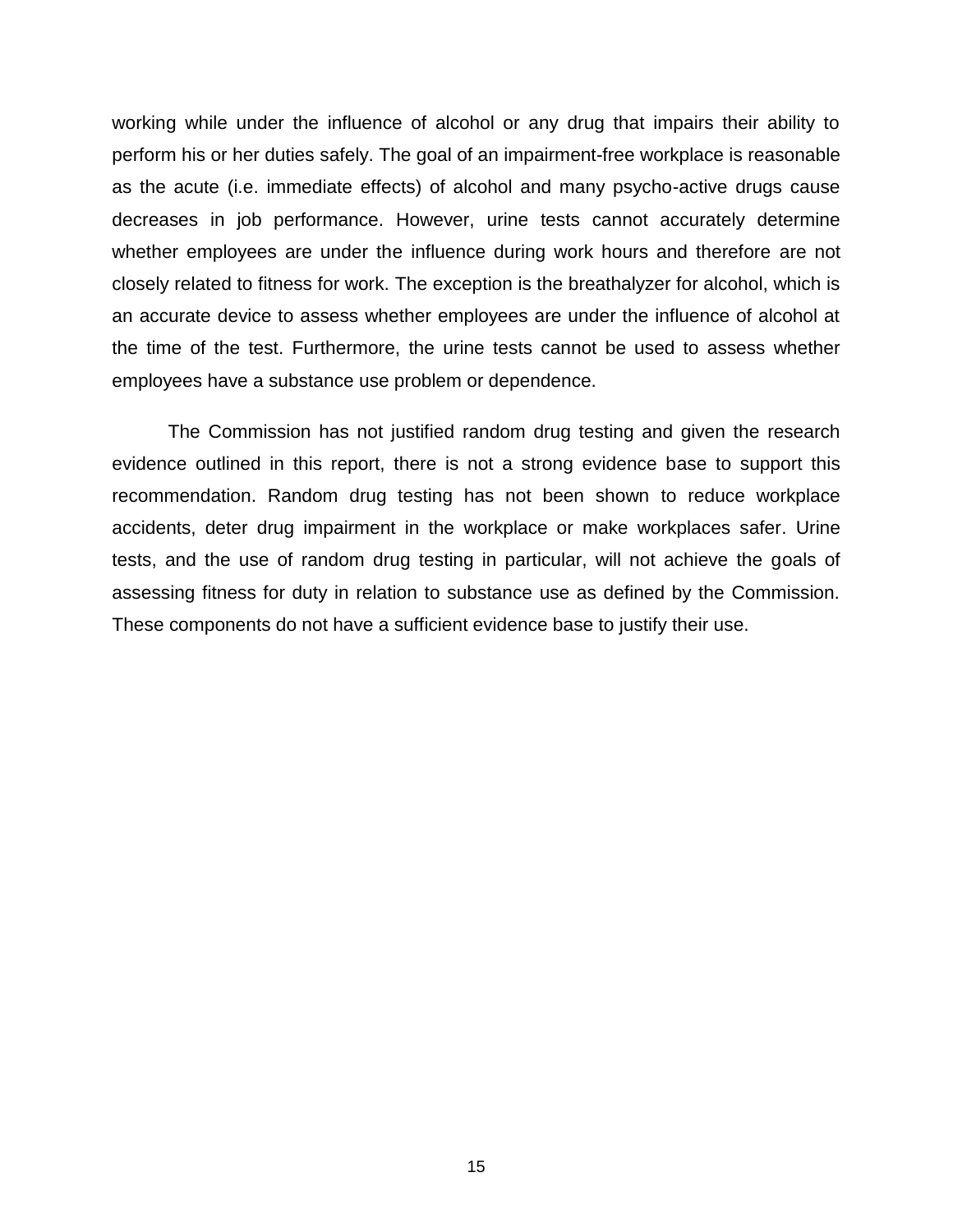## **References**

- Bierness, D.J., LeCavalier, J. & Singhal, D. (2007). Evaluation of the drug evaluation and classification program: a critical review of the evidence. Traffic Injury Prevention, 8, 368-376.
- Blomberg, R. D., Peck, R. C., Moskowitz, H., Burns, M., & Fiorentino, D. (2009). The Long Beach/Fort Lauderdale relative risk study. *Journal of Safety Research*, *40*(4), 285–92.
- Butler,B. & Tranter, D. (1994) Behavioral tests to assess performance. In: Macdonald, S. and Roman, P. (Eds). Research Advances in Alcohol and Drug Problems. New York: Plenum Press.
- Brunet, JR (2002) Employee drug testing as social control. Review of Public Personnel Administration. 22(3): 193-215.
- Carpenter, C. S. (2007). Workplace drug testing and worker drug use. *Health Services Research*, *42*(2), 795–810.
- Cone, E.J. (2001). Legal, workplace, and treatment drug testing with alternate biological matrices on a global scale. Forensic Science International, 121, 7-15.
- Crant, MJ & Bateman, TS (1990) An experimental test of the impact of drug testing programs on potential job applicants' attitudes and intentions. Journal of Applied Psychology 75(2) : 127-131.
- Crouch, D., Vebb, D., Peterson, L., Buller, P., & Rollins, D. (1989). A critical evaluation of the Utah Power and Light Company's substance abuse management program: absenteeism accidents, and costs. In: Gust SW, Walsh JM, eds. Drugs in the workplace: research and evaluation data, NIDA Research Monograph, No. 91. Washington, DC: US Government Printing Office.
- Feinauer, DM; Havlovic, S. (1993). Drug testing as a strategy to reduce occupational accidents: A longitudinal Analysis. *Journal of Safety Research*, *24*(1), 1–7.
- Frone, MR (2006) Prevalence and distribution of illicit drug use in the workforce and in the workplace: Findings and implications from a US national survey. Journal of Applied Psychology 91(4) , 856-869.
- Frone, M. R. (2013). *Alcohol and illicit drug use in the workforce and workplace.* Washington, DC: American Psychological Association.
- Gerber J., Yacoubian G. (2001) Evaluation of drug testing in the workplace: study of the construction industry. Journal of Construction Engineering Management 127: 438–44.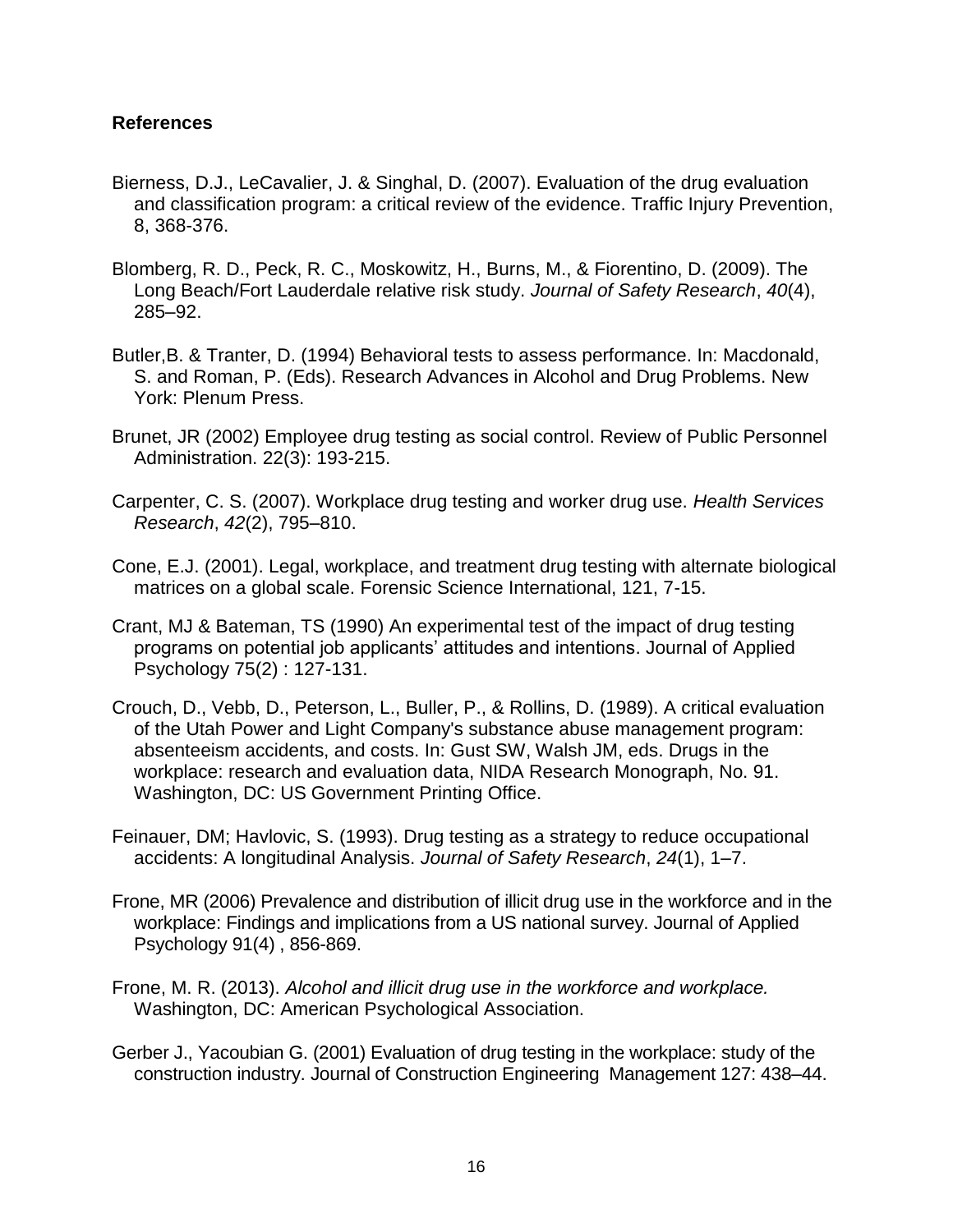- Gerber, J., Jensen, EL, Schreck, M Babcock, GM (1990) drug testing and social control: Implications for state theory. Contemporary Crisis, 14: 243-258.
- Hayden, J.W. (1991). Passive inhalation of marijuana smoke: a critical review. Journal of Substance Abuse, 3, 85-90.
- Health Canada (2011) Canadian Alcohol and Drug Use Monitoring Survey Summary of Results for 2011, [http://www.hc-sc.gc.ca/hc-ps/drugs-drogues/stat/\\_2011/summary](http://www.hc-sc.gc.ca/hc-ps/drugs-drogues/stat/_2011/summary-sommaire-eng.php)[sommaire-eng.php](http://www.hc-sc.gc.ca/hc-ps/drugs-drogues/stat/_2011/summary-sommaire-eng.php)
- Health Canada (2015) Summary of results for 2013, Canadian Tobacco and Drug Survey. [http://healthycanadians.gc.ca/science-research-sciences-recherches/data](http://healthycanadians.gc.ca/science-research-sciences-recherches/data-donnees/ctads-ectad/summary-sommaire-2013-eng.php)[donnees/ctads-ectad/summary-sommaire-2013-eng.php](http://healthycanadians.gc.ca/science-research-sciences-recherches/data-donnees/ctads-ectad/summary-sommaire-2013-eng.php)
- Hingson, R., Lederman, R., & Walsh, D. (1985). Employee Drinking Patterns and Accidental Injury: A Study of Four New England States, 46(4), 298-303.
- Hoffman, J.,& Larison, C. (1999) Drug use, workplace accidents and employee turnover. Journal of Drug Use, 29(2), 341-364.
- Jones, J. P. (1990). Drug Testing Did Not Reduce Southern Pacific's Accident Rate. Forensic Urine Drug Testing, 2-4.
- Kraus, J.F. (2001). The effects of certain drug-testing programs on injury reduction in the workplace: an evidence based review. International Journal of Occupational and Environmental Health, 7(2), 103-108.
- Last, J. M. (1995). A dictionary of epidemiology (3rd ed). New York: Oxford University Press.
- Macdonald, S. (1995). The role of drugs in workplace injuries: Is drug testing appropriate? Journal of Drug Issues, 25(4), 703-722.
- Macdonald, S. (1997). Work-place alcohol and other drug testing: A review of the scientific evidence. Drug and Alcohol Review, 16, 251-259.
- Macdonald, S., Lothian, S. and Wells, S. (1998) Evaluation of an employee assistance program at a transportation company. Evaluation and Program Planning, 20(4):495- 505.
- Macdonald, S., & Wells, S. (1994). The impact and effectiveness of drug testing programs in the workplace. In S. Macdonald & P. Roman (Eds.), *Drug testing in the workplace* (pp. 121–140). New York: Plenum Press.
- Macdonald, S., Csiernik, R., Durand, P., Rylett, M. and Wild, T.C. (2006) The prevalence and factors related to Canadian workplace health programs. Canadian Journal of Public Health, 97(2):121-125.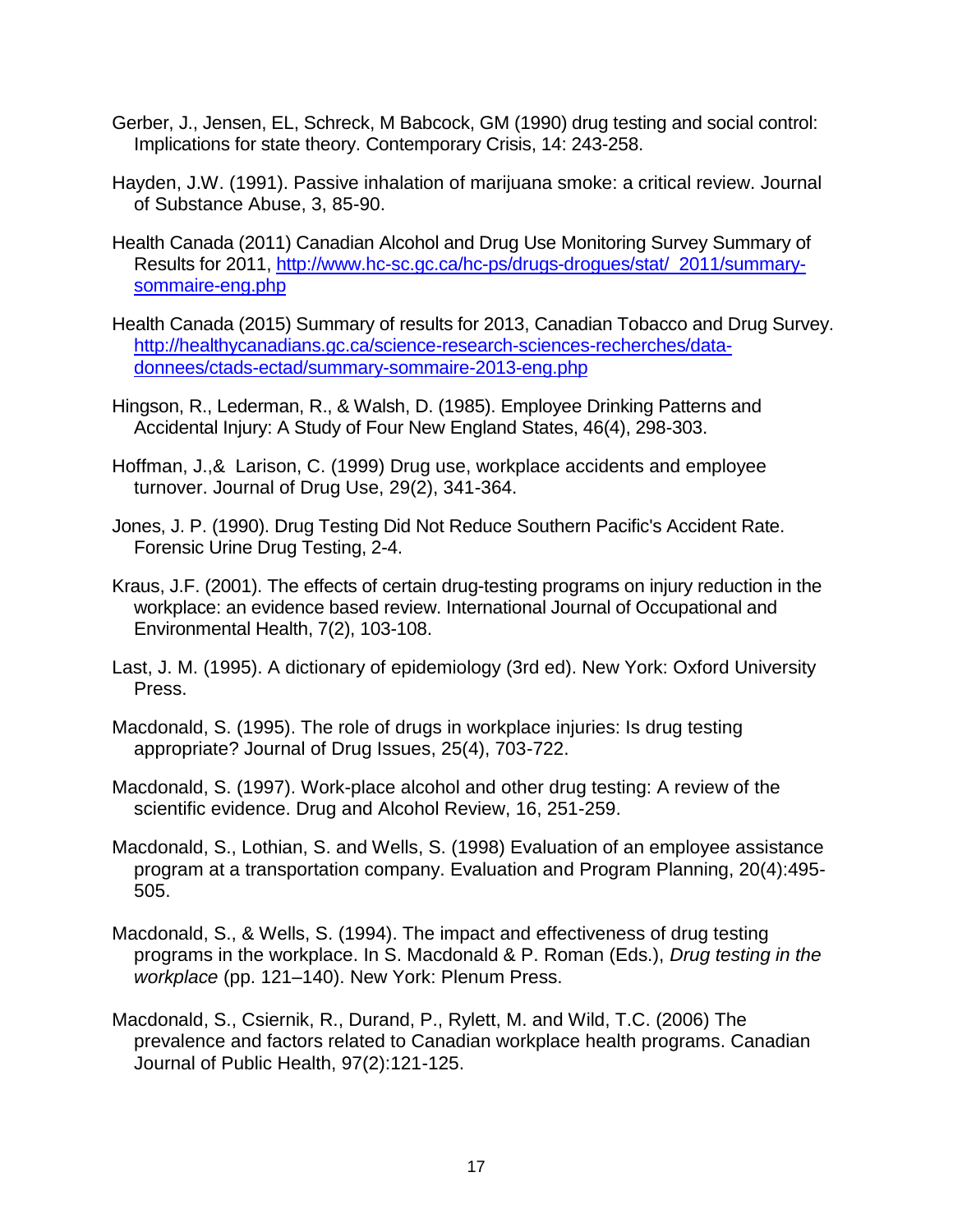- Macdonald, S., Hall, W., Roman, P., Stockwell, T., Coghlan, M. and Nesvaag, S. (2009). Testing for cannabis in the workplace: A review of the evidence. Addiction, 105(3), 408-416.
- Mann RE, Macdonald S, Stoduto G, Bondy S, Jonah B, Shaikh A. The effects of introducing or lowering legal per se blood alcohol limits for driving: an international review. Accident Analysis & Prevention. 2001;33(5):569-83.
- Marques, P. H., Jesus, V., Olea, S. a., Vairinhos, V., & Jacinto, C. (2014). The effect of alcohol and drug testing at the workplace on individual's occupational accident risk. *Safety Science*, *68*, 108–120.
- McLeod, J (2010) The effectiveness of workplace counseling: A systematic review. Counseling and Psychotherapy Research, 10(4): 238-248. R
- Miller T. R., Zaloshnja E., Spicer R. S. (2007) Effectiveness and benefit-cost of peerbased workplace substance abuse prevention coupled with random testing. Accid Anal Prev; 39: 565-73.
- Morantz, A.D. & Mas, A. (2008). Does post-accident testing reduce injuries? evidence from a large retail chain. American Law and Economics Review, 10(2), 246-302.
- Newcomb, M.D. (1994). Prevalence of alcohol and other drug use on the job: Cause for concern or irrational hysteria? Journal of Drug Issues, 24(3), 403-416.
- Normand, J., Salyards, S.D., & Mahoney, J.J. (1990). An evaluation of pre-employment drug testing. Journal of Applied Psychology, 75, 629-39.
- Ontario Law Reform Commission (1992) Report on drug and alcohol testing in the workplace. Toronto: Law Reform Commission.
- Ozminkowski, R. J., Mark, T.L., Goetzel, R.Z., Blank, D., Walsh, J.M. & Cangianelli, L. (2003). Relationships between Urinalysis Testing for Substance Use, Medical Expenditures, and the Occurrence of Injuries at a Large Manufacturing Firm. American Journal of Drug and Alcohol Abuse, 29, 151–167.
- Pidd, K., & Roche, A. M. (2014). How effective is drug testing as a workplace safety strategy? A systematic review of the evidence. *Accident; Analysis and Prevention*, *71*, 154–65.
- Porath-Waller, A.J., Bierness, D.J., & Beasley, E.E. (2009). Toward a more parsimonious approach to drug recognition expert evaluations. Traffic Injury Prevention, 10, 513-518.
- Quest Diagnostics Incorporated (2015). Drug Testing Index. <http://www.questdiagnostics.com/home/physicians/health-trends/drug-testing>